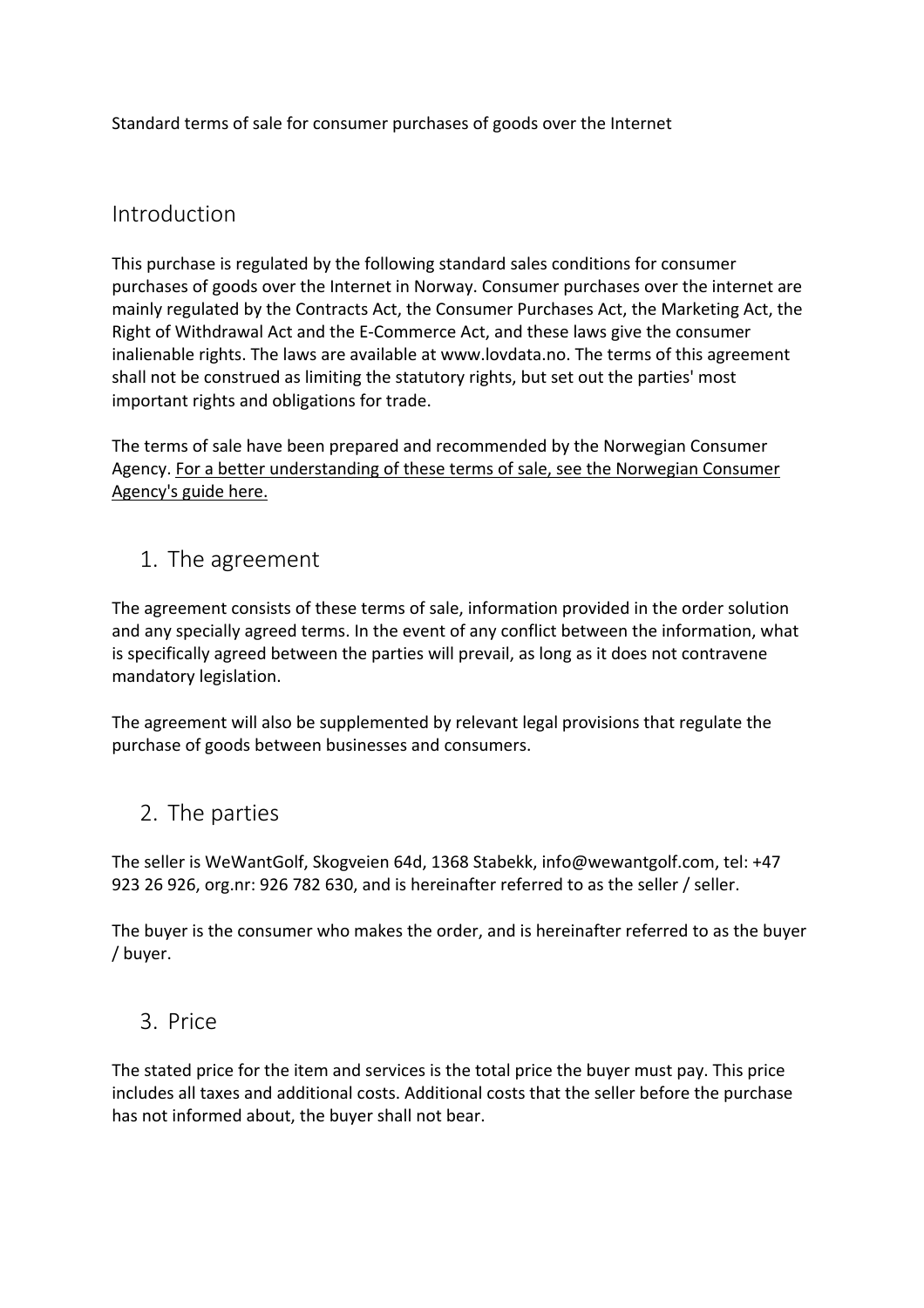### 4. Entering into an agreement

The agreement is binding on both parties when the buyer has sent his order to the seller.

However, the agreement is not binding if there have been typing or typing errors in the offer from the seller in the ordering solution in the online store or in the buyer's order, and the other party realized or should have realized that such an error existed.

### 5. Payments

The seller can demand payment for the item from the time it is sent from the seller to the buyer.

If the buyer uses a credit card or debit card when paying, the seller can reserve the purchase price on the card when ordering. The card will be charged the same day as the item is sent. When paying with an invoice, the invoice to the buyer is issued when the item is shipped.

The payment deadline is stated on the invoice and is a minimum of 14 days from receipt. Buyers under the age of 18 cannot pay with a subsequent invoice.

### 6. Delivery

Delivery is completed when the buyer, or his representative, has taken over the product.

If the delivery time is not stated in the order solution, the seller must deliver the item to the buyer without undue delay and no later than 30 days after the order from the customer. The item must be delivered to the buyer unless otherwise agreed between the parties.

## 7. The risk of the item

The risk for the goods passes to the buyer when he, or his representative, has had the goods delivered in accordance with point 6.

### 8. Right of withdrawal

Unless the agreement is exempt from the right of withdrawal, the buyer may cancel the purchase of the item in accordance with the Right of Withdrawal Act. The buyer must notify the seller of the use of the right of withdrawal within 14 days from the deadline begins to run. The deadline includes all calendar days. If the deadline ends on a Saturday, public holiday or public holiday, the deadline is extended to the nearest working day.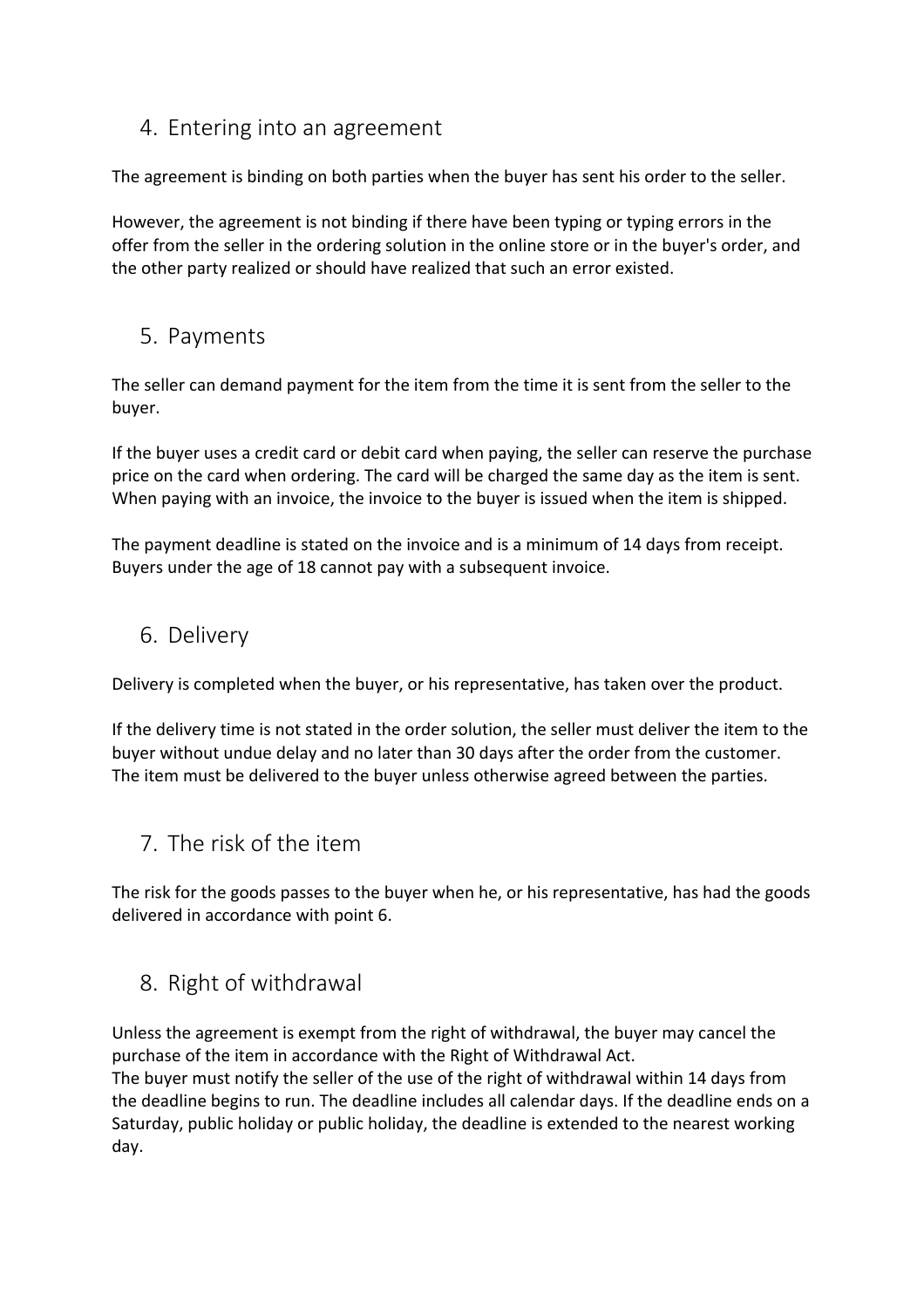The cancellation deadline is considered complied with if notification is sent before the expiry of the deadline. The buyer has the burden of proving that the right of withdrawal has been exercised, and the notification should therefore be made in writing (right of withdrawal form, e-mail or letter).

The cancellation period begins to run:

- When purchasing individual items, the cancellation period will run from the day after the item (s) is received.
- If a subscription is sold, or the agreement involves regular delivery of identical goods, the deadline runs from the day after the first shipment is received.
- If the purchase consists of several deliveries, the cancellation period will run from the day after the last delivery has been received.

The withdrawal period is extended to 12 months after the expiry of the original deadline if the seller does not state before the conclusion of the agreement that there is a right of withdrawal and a standardized withdrawal form. The same applies in the event of lack of information on terms, deadlines and procedures for exercising the right of withdrawal. If the trader provides the information during these 12 months, the cancellation period still expires 14 days after the day the buyer received the information.

When using the right of withdrawal, the item must be returned to the seller without undue delay and no later than 14 days from notification of use of the right of withdrawal has been given. The buyer covers the direct costs of returning the item, unless otherwise agreed or the seller has failed to state that the buyer will cover the return costs. The seller cannot set a fee for the buyer's use of the right of withdrawal.

The buyer can try or test the item in a responsible manner to determine the item's nature, properties and function, without the right of withdrawal lapse. If testing or testing of the item goes beyond what is justifiable and necessary, the buyer may be responsible for any reduced value of the item.

The seller is obliged to refund the purchase price to the buyer without undue delay, and no later than 14 days from the seller was notified of the buyer's decision to exercise the right of withdrawal. The seller has the right to withhold payment until he has received the goods from the buyer, or until the buyer has submitted documentation that the goods have been returned.

# 9. Delay and non-delivery - buyers' rights and deadline for reporting claims

If the seller does not deliver the goods or delivers them too late in accordance with the agreement between the parties, and this is not due to the buyer or circumstances on the buyer's side, the buyer may, in accordance with the rules in Chapter 5 of the Consumer Purchases Act, withhold the purchase price, demand fulfillment. / or demand compensation from the seller.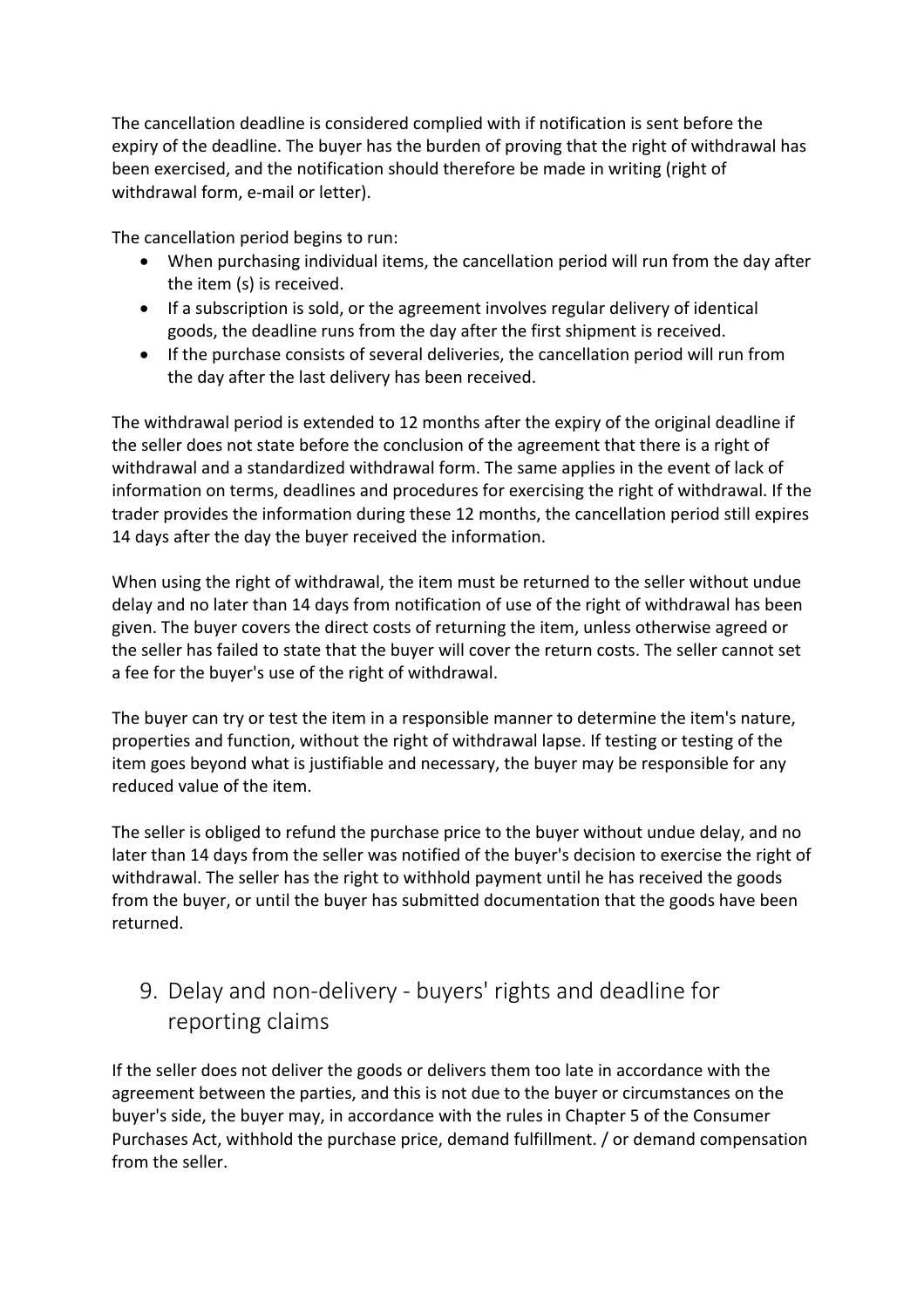In the event of a claim for default rights, the notification should, for evidentiary reasons, be in writing (for example e-mail).

#### Fulfillment

The buyer can maintain the purchase and demand fulfillment from the seller. However, the buyer can not demand fulfillment if there is an obstacle that the seller can not overcome, or if fulfillment will entail such a great inconvenience or cost to the seller that it is in significant disproportion to the buyer's interest in the seller fulfilling. Should the difficulties disappear within a reasonable time, the buyer can still demand fulfillment.

The buyer loses his right to demand fulfillment if he or she waits unreasonably long to advance the claim.

#### Lifting

If the seller does not deliver the goods at the time of delivery, the buyer shall encourage the seller to deliver within a reasonable additional deadline for fulfillment. If the seller does not deliver the item within the additional deadline, the buyer can cancel the purchase.

However, the buyer can cancel the purchase immediately if the seller refuses to deliver the item. The same applies if delivery at the agreed time was decisive for the conclusion of the agreement, or if the buyer has informed the seller that the time of delivery is decisive.

If the item is delivered after the additional deadline set by the consumer or after the time of delivery that was decisive for the conclusion of the agreement, the claim for cancellation must be made within a reasonable time after the buyer became aware of the delivery.

#### Replacement

The buyer can claim compensation for a small loss as a result of the delay. However, this does not apply if the seller proves that the delay is due to an obstacle beyond the seller's control which could not reasonably have been taken into account at the time of the agreement, avoided, or overcome the consequences of.

## 10. Defect in the item - the buyer's rights and complaint deadline

If there is a defect in the item, the buyer must within a reasonable time after it was discovered or should have been discovered, notify the seller that he or she will invoke the defect. The buyer has always complained in time if it happens within 2 months. from the defect was discovered or should have been discovered. Complaints can be made no later than two years after the buyer took over the item. If the product or parts of it are intended to last significantly longer than two years, the complaint period is five years.

If the item has a defect and this is not due to the buyer or conditions on the buyer's side, the buyer may, in accordance with the rules in the Consumer Purchase Act, Chapter 6,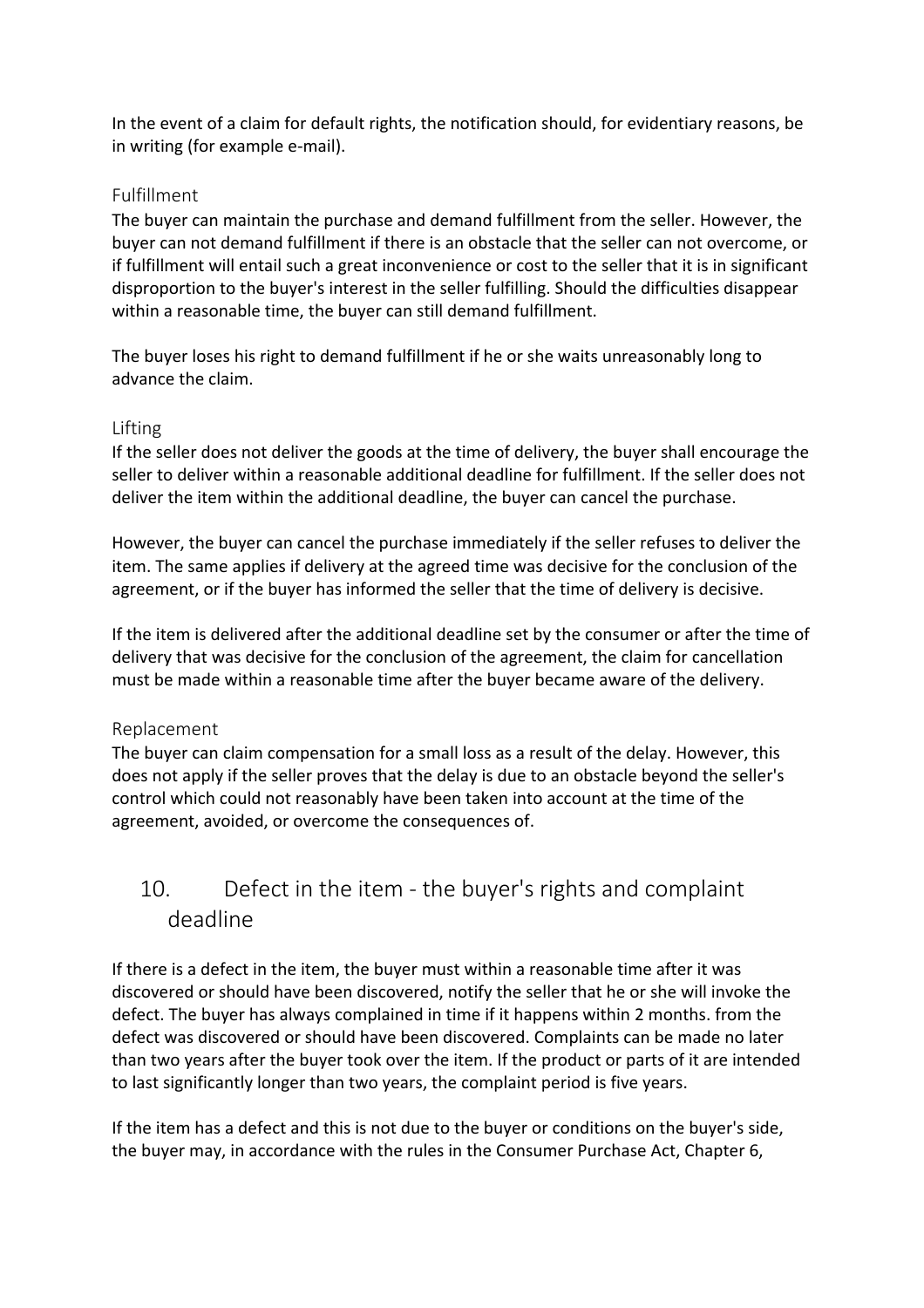withhold the purchase price, choose between correction and re-delivery, demand price reduction, demand termination of the agreement and / the seller.

Complaints to the seller should be made in writing.

#### Correction or re-delivery

The buyer can choose between claiming the defect or correcting the delivery of similar items. The seller may nevertheless oppose the buyer's claim if the implementation of the claim is impossible or the seller causes unreasonable costs. Correction or re-delivery must be made within a reasonable time. The seller is in principle not entitled to make more than two remedial attempts for the same defect.

#### Price reduction

The buyer can demand a suitable price reduction if the item is not corrected or returned. This means that the ratio between reduced and agreed price corresponds to the ratio between the value of the item in defective and contractual condition. If there are special reasons for it, the price reduction can instead be set equal to the significance of the defect for the buyer.

#### Lifting

If the item has not been repaired or returned, the buyer can also cancel the purchase when the defect is not insignificant.

## 11. The seller's rights in the event of the buyer's default

If the buyer does not pay or fulfill the other obligations under the agreement or the law, and this is not due to the seller or conditions on the seller's side, the seller may, according to the rules in the Consumer Purchase Act chapter 9, withhold the item, demand fulfillment of the agreement, demand termination claim compensation from the buyer. The seller will also be able to claim interest in the event of late payment, collection fee and a reasonable fee for uncollected goods, depending on the circumstances.

#### Fulfillment

The seller can maintain the purchase and demand that the buyer pay the purchase price. If the item is not delivered, the seller loses his right if he waits unreasonably long to advance the claim.

### Lifting

The seller may terminate the agreement if there is a material default or other material default on the part of the buyer. The seller can still not withdraw if the entire purchase price has been paid. If the seller sets a reasonable additional deadline for fulfillment and the buyer does not pay within this deadline, the seller can cancel the purchase.